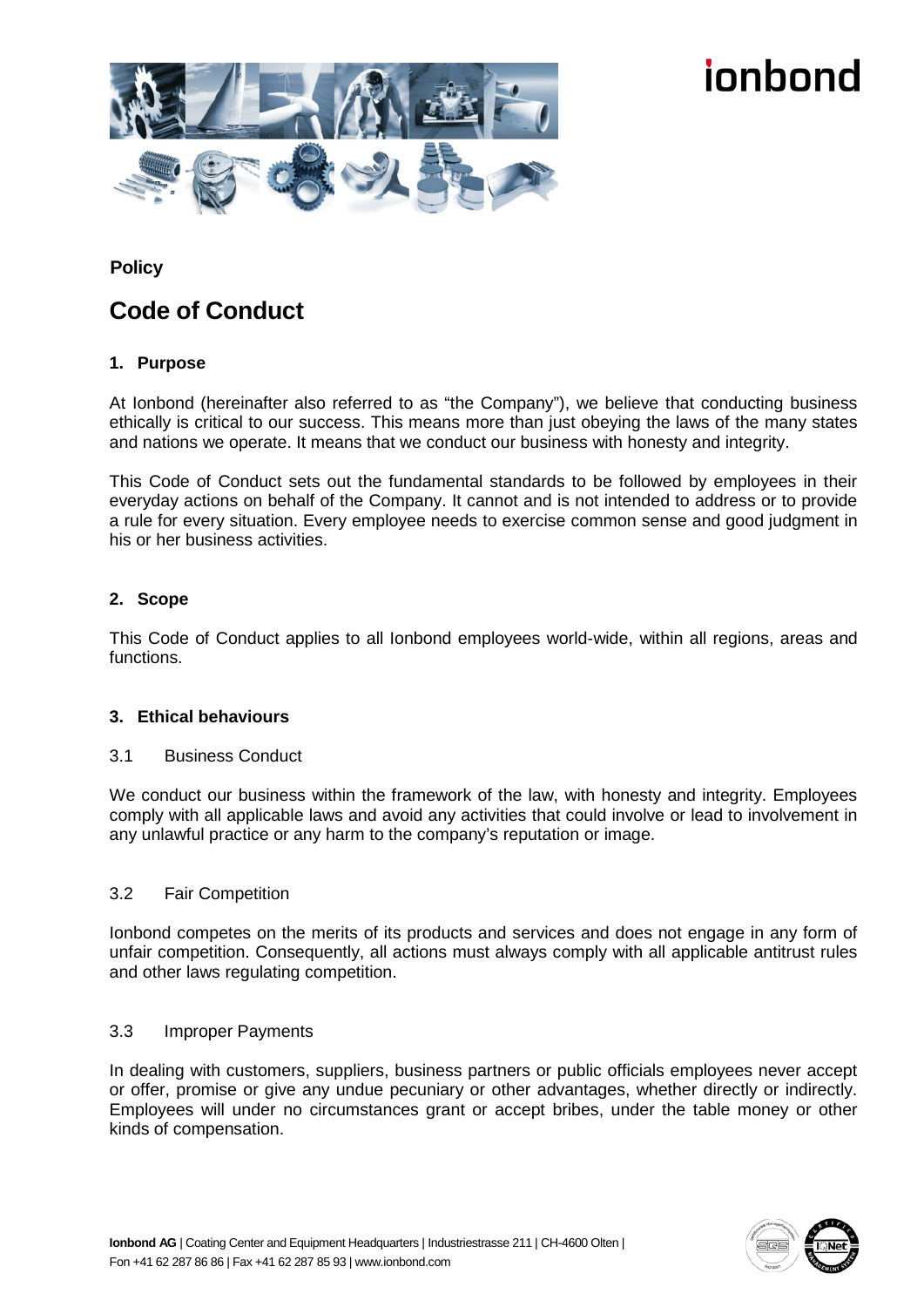# innhond

2/3

### 3.4 Conflicts of Interest

Conflicts of interest can arise where personal interests are at odds with the interests of the Company. Employees avoid actual or potential conflicts of interest with the Company (or the appearance thereof) in all transactions.

### 3.5 Financial Records

It is critical to ensure accurate and complete financial records. All Ionbond business transactions must therefore be fully and fairly recorded in accordance with Ionbond's accounting principles and other applicable regulations.

#### 3.6 Confidential Information

Information is a valuable asset. All information that is not already in the public domain must be kept confidential. This also includes information that suppliers, customers or partners may have entrusted to Ionbond.

#### 3.7 Discrimination and Harassment

Ionbond is committed to a work environment that is free from discrimination and harassment. Discrimination and harassment – including but not limited to sexual harassment – will not be tolerated and should be reported to the Human Resources Department.

#### 3.8 Health and Safety Standards

Ionbond is committed to safeguarding the health and safety of every employee at work. The basic rules for employees are to protect themselves, their co-workers as well as the community and the environment.

Employees should report dangerous conditions and other unacceptable health, safety or environmental conditions immediately so that appropriate actions can be taken.

#### 3.9 Environment

The protection of the environment is an integral component of Ionbond's business policy. Compliance with the relevant laws and the fulfilment of official specifications in our operative business are the minimum requirements for us.

Every employee is aware of the importance of environmental protection and, in his or her daily work, takes into consideration everything that is necessary for protection of the air, the water and the soil.